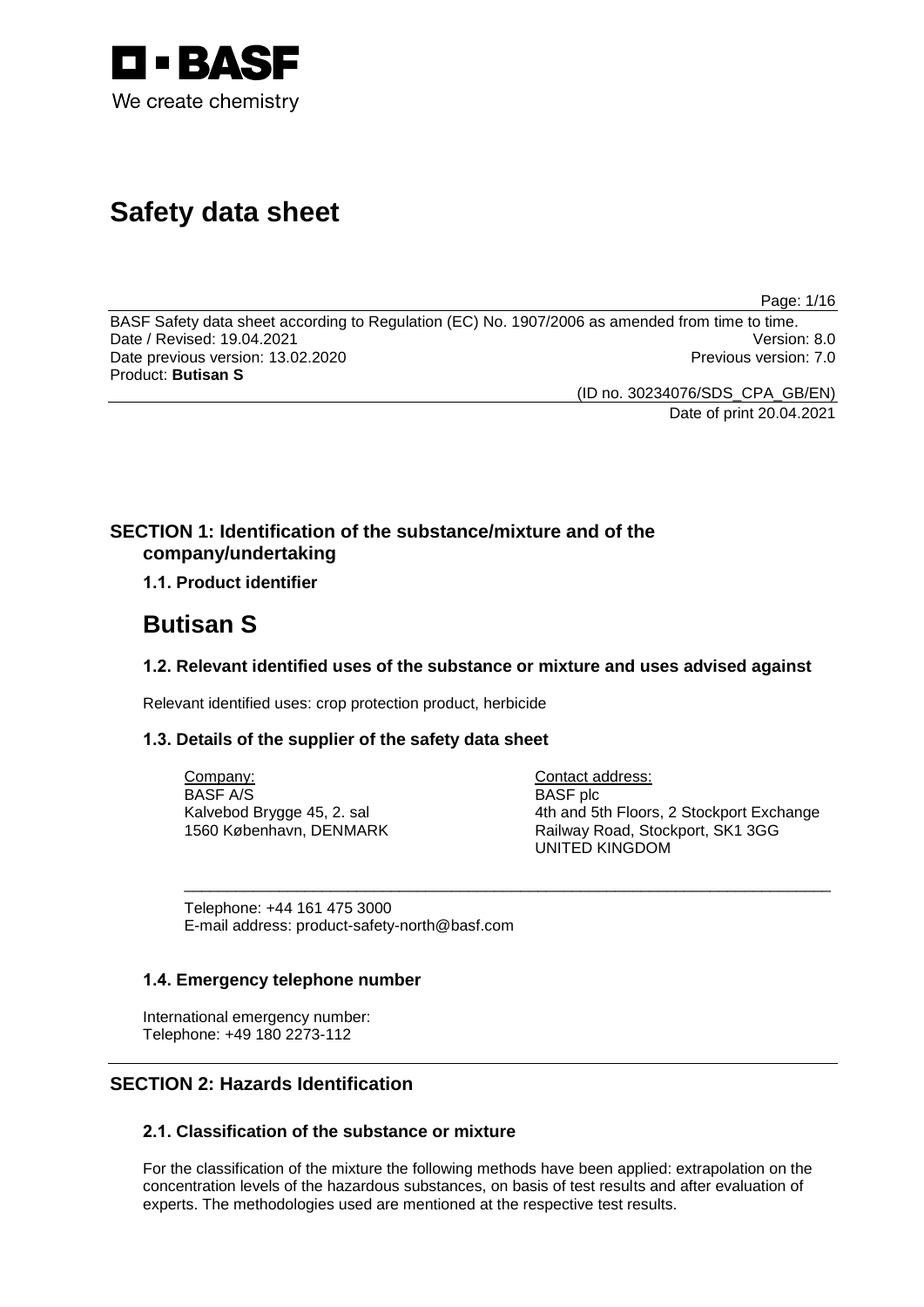BASF Safety data sheet according to Regulation (EC) No. 1907/2006 as amended from time to time. Date / Revised: 19.04.2021 Version: 8.0<br>Date previous version: 13.02.2020 Version: 7.0 Date previous version: 13.02.2020 Product: **Butisan S**

> (ID no. 30234076/SDS\_CPA\_GB/EN) Date of print 20.04.2021

According to Regulation (EC) No 1272/2008 [CLP]

Acute Tox. 4 (oral) Skin Sens. 1 Carc. 2 Aquatic Acute 1 Aquatic Chronic 1

For the classifications not written out in full in this section the full text can be found in section 16.

## **2.2. Label elements**

Globally Harmonized System (GHS) in accordance with UK regulations.

Pictogram:



Signal Word: Warning

| <b>Hazard Statement:</b>        |                                                                                              |
|---------------------------------|----------------------------------------------------------------------------------------------|
| H302                            | Harmful if swallowed.                                                                        |
| H317                            | May cause an allergic skin reaction.                                                         |
| H <sub>351</sub>                | Suspected of causing cancer.                                                                 |
| H400                            | Very toxic to aquatic life.                                                                  |
| H410                            | Very toxic to aquatic life with long lasting effects.                                        |
| <b>EUH401</b>                   | To avoid risks to human health and the environment, comply with the<br>instructions for use. |
| <b>Precautionary Statement:</b> |                                                                                              |
| P <sub>101</sub>                | If medical advice is needed, have product container or label at hand.                        |
| P <sub>102</sub>                | Keep out of reach of children.                                                               |
| P <sub>103</sub>                | Read carefully and follow all instructions.                                                  |
|                                 | Precautionary Statements (Prevention):                                                       |
| P <sub>280</sub>                | Wear protective gloves, protective clothing and eye protection or face<br>protection.        |
| P <sub>201</sub>                | Obtain special instructions before use.                                                      |
| P <sub>261</sub>                | Avoid breathing mist or vapour or spray.                                                     |
| P <sub>202</sub>                | Do not handle until all safety precautions have been read and<br>understood.                 |
| P272                            | Contaminated work clothing should not be allowed out of the workplace.                       |
| P270                            | Do not eat, drink or smoke when using this product.                                          |
| P <sub>264</sub>                | Wash contaminated body parts thoroughly after handling.                                      |
|                                 |                                                                                              |

Precautionary Statements (Response):

Page: 2/16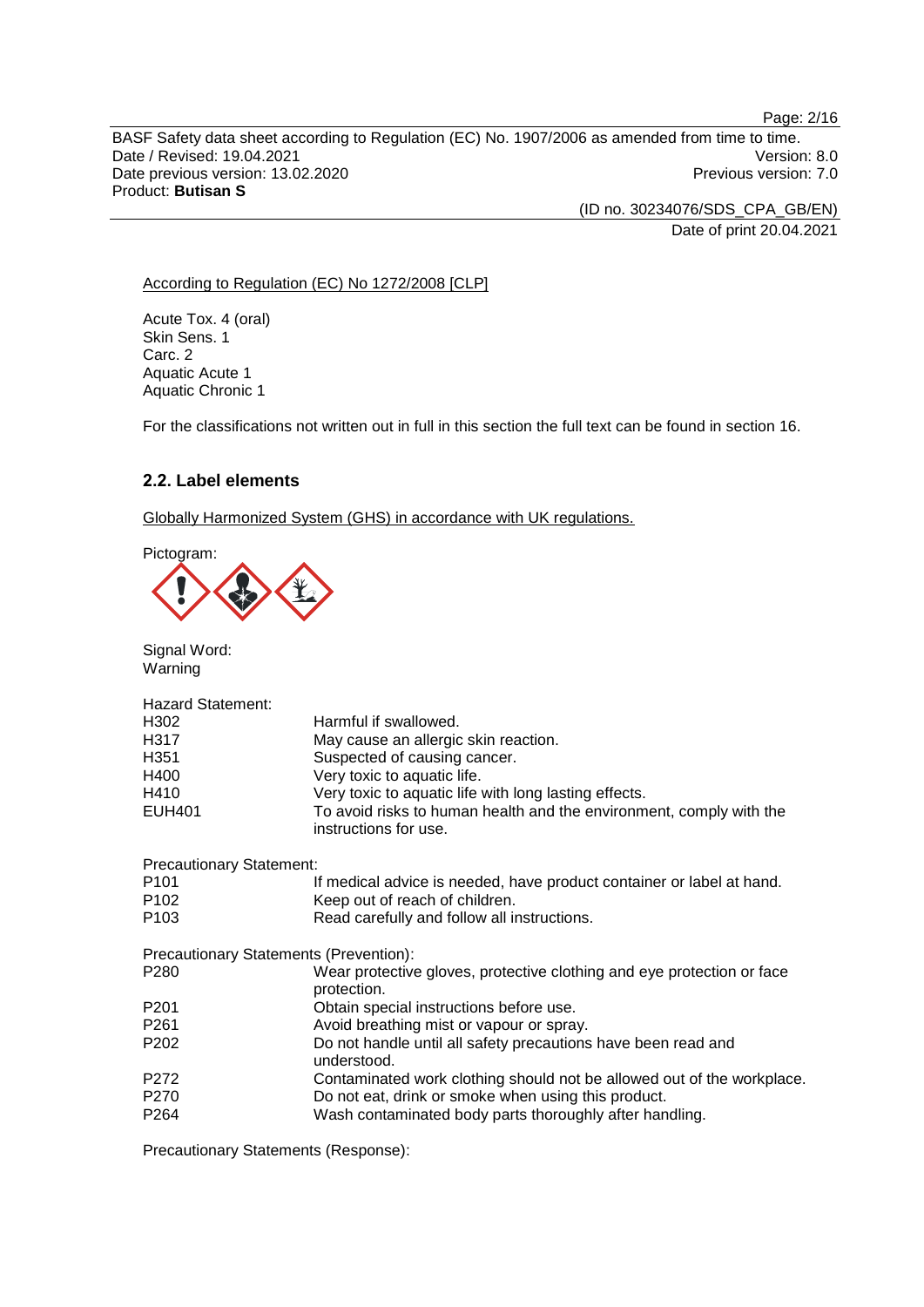Page: 3/16

BASF Safety data sheet according to Regulation (EC) No. 1907/2006 as amended from time to time. Date / Revised: 19.04.2021 **Version: 8.0** Date previous version: 13.02.2020 **Previous version: 7.0** Previous version: 7.0 Product: **Butisan S**

#### (ID no. 30234076/SDS\_CPA\_GB/EN)

Date of print 20.04.2021

| $P308 + P313$                        | IF exposed or concerned: Get medical attention.               |  |
|--------------------------------------|---------------------------------------------------------------|--|
| $P302 + P352$                        | IF ON SKIN: Wash with plenty of soap and water.               |  |
| $P333 + P313$                        | If skin irritation or rash occurs: Get medical attention.     |  |
| $P301 + P312$                        | IF SWALLOWED: Call a POISON CENTER or doctor/physician if you |  |
|                                      | feel unwell.                                                  |  |
| P330                                 | Rinse mouth                                                   |  |
| P391                                 | Collect spillage.                                             |  |
| $P362 + P364$                        | Take off contaminated clothing and wash it before reuse.      |  |
| Precautionary Statements (Storage):  |                                                               |  |
| P405                                 | Store locked up.                                              |  |
| Precautionary Statements (Disposal): |                                                               |  |
| P <sub>501</sub>                     |                                                               |  |

Labeling of special preparations (GHS): EUH208: May produce an allergic reaction. Contains: 1,2-benzisothiazol-3(2H)-one, 2 methylisothiazol-3(2H)-one

According to Regulation (EC) No 1272/2008 [CLP]

Hazard determining component(s) for labelling: metazachlor (ISO)

## **2.3. Other hazards**

According to Regulation (EC) No 1272/2008 [CLP]

See section 12 - Results of PBT and vPvB assessment.

If applicable information is provided in this section on other hazards which do not result in classification but which may contribute to the overall hazards of the substance or mixture.

## **SECTION 3: Composition/Information on Ingredients**

#### **3.1. Substances**

Not applicable

#### **3.2. Mixtures**

#### Chemical nature

crop protection product, herbicide, suspension concentrate (SC)

Hazardous ingredients (GHS) according to Regulation (EC) No. 1272/2008

metazachlor (ISO); 2-chloro-N-(2,6-dimethylphenyl)-N-(1H-pyrazol-1-ylmethyl)-acetamide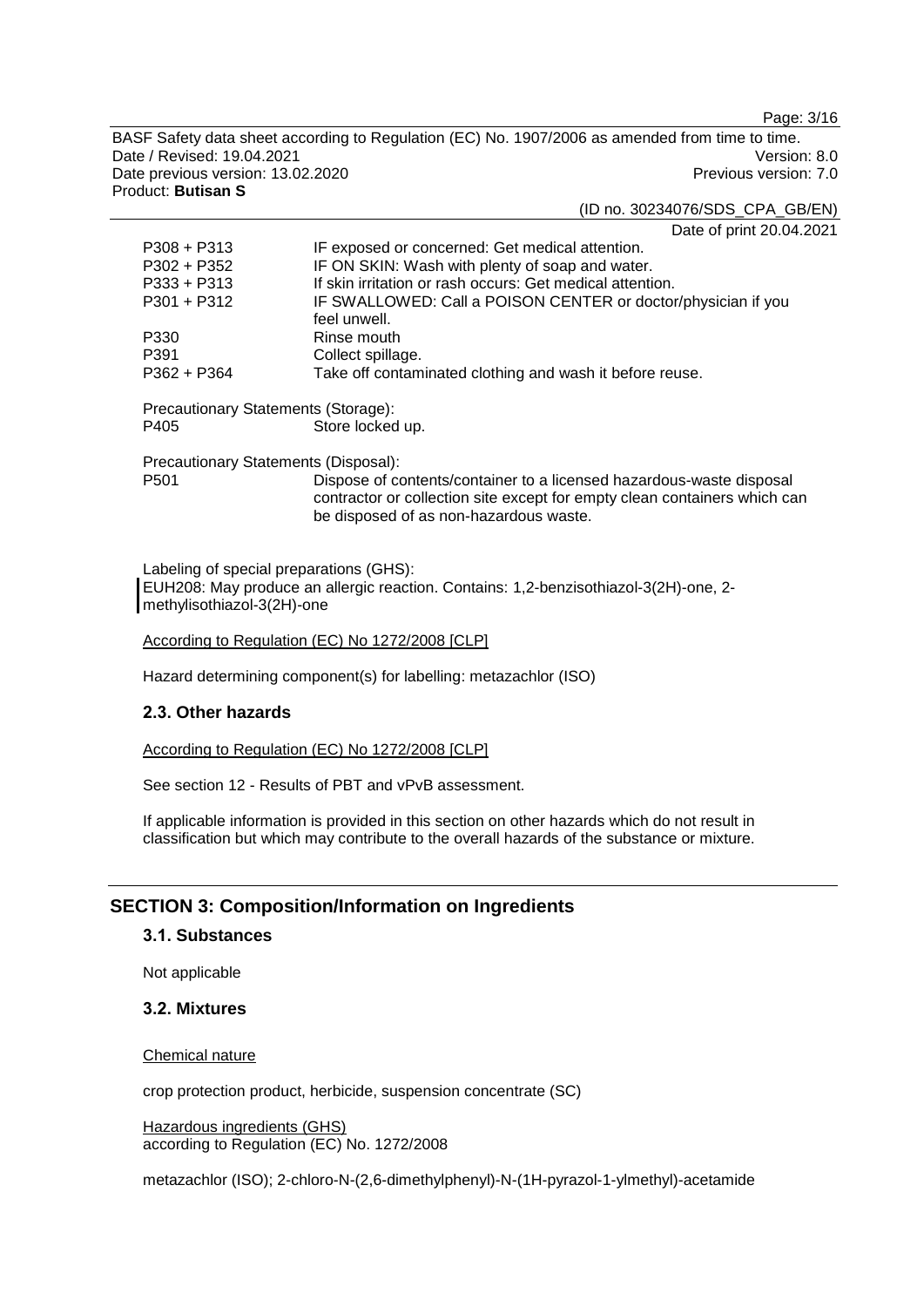Page: 4/16

BASF Safety data sheet according to Regulation (EC) No. 1907/2006 as amended from time to time. Date / Revised: 19.04.2021 Version: 8.0<br>Date previous version: 13.02.2020 Version: 7.0 Date previous version: 13.02.2020 Product: **Butisan S**

(ID no. 30234076/SDS\_CPA\_GB/EN)

04.2021

|                  |                                                                                                                                                                                              | Date of print 20.0                                                                                                                                                                                                                                                                                                                                                      |
|------------------|----------------------------------------------------------------------------------------------------------------------------------------------------------------------------------------------|-------------------------------------------------------------------------------------------------------------------------------------------------------------------------------------------------------------------------------------------------------------------------------------------------------------------------------------------------------------------------|
|                  | Content (W/W): 43.5 %<br>CAS Number: 67129-08-2<br>EC-Number: 266-583-0                                                                                                                      | Skin Sens. 1B<br>Carc. 2<br><b>Aquatic Acute 1</b><br><b>Aquatic Chronic 1</b><br>M-factor acute: 100<br>M-factor chronic: 100<br>H317, H351, H400, H410                                                                                                                                                                                                                |
|                  | Content (W/W): $<$ 5 %<br>CAS Number: 102980-04-1                                                                                                                                            | Benzenesulfonic acid, hydroxy-, polymer with formaldehyde, phenol and urea, sodium salt<br>Eye Dam./Irrit. 2<br><b>Aquatic Chronic 3</b><br>H319, H412                                                                                                                                                                                                                  |
|                  | 2-methylisothiazol-3(2H)-one<br>Content (W/W): $< 0.015$ %<br>CAS Number: 2682-20-4<br>EC-Number: 220-239-6<br>REACH registration number: 01-<br>2120764690-50<br>INDEX-Number: 613-326-00-9 | Acute Tox. 2 (Inhalation - dust)<br>Acute Tox. 3 (oral)<br>Acute Tox. 3 (dermal)<br>Skin Corr./Irrit. 1B<br>Eye Dam./Irrit. 1<br>Skin Sens, 1A<br>Aquatic Acute 1<br><b>Aquatic Chronic 1</b><br>M-factor acute: 10<br>M-factor chronic: 1<br>H330, H317, H314, H301 + H311, H400, H410<br><b>EUH071</b><br>Specific concentration limit:<br>Skin Sens. 1A: >= 0.0015 % |
| Propane-1,2-diol | Content (W/W): $<$ 20 %<br><b>CAS Number: 57-55-6</b><br>EC-Number: 200-338-0<br>REACH registration number: 01-<br>2119456809-23                                                             |                                                                                                                                                                                                                                                                                                                                                                         |

For the classifications not written out in full in this section, including the hazard classes and the hazard statements, the full text is listed in section 16.

# **SECTION 4: First-Aid Measures**

## **4.1. Description of first aid measures**

Remove contaminated clothing.

Show container, label and/or safety data sheet to physician.

If inhaled: Keep patient calm, remove to fresh air, seek medical attention.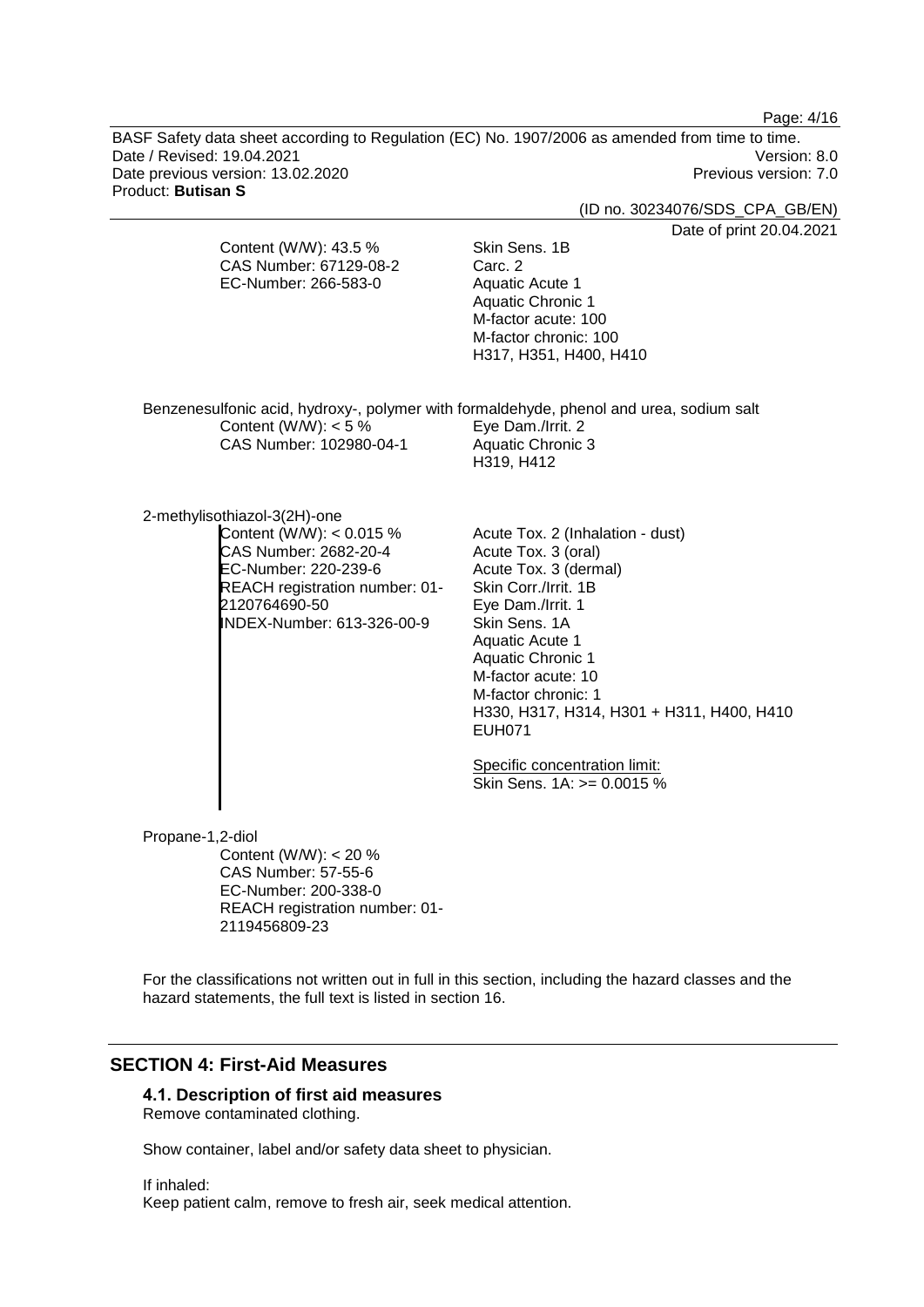Page: 5/16

BASF Safety data sheet according to Regulation (EC) No. 1907/2006 as amended from time to time. Date / Revised: 19.04.2021 Version: 8.0 Date previous version: 13.02.2020 **Previous version: 7.0** Previous version: 7.0 Product: **Butisan S**

(ID no. 30234076/SDS\_CPA\_GB/EN)

Date of print 20.04.2021

On skin contact: Wash thoroughly with soap and water

On contact with eyes: Wash affected eyes for at least 15 minutes under running water with eyelids held open.

On ingestion:

Immediately rinse mouth and then drink 200-300 ml of water, seek medical attention.

## **4.2. Most important symptoms and effects, both acute and delayed**

Symptoms: Information, i.e. additional information on symptoms and effects may be included in the GHS labeling phrases available in Section 2 and in the Toxicological assessments available in Section 11., (Further) symptoms and / or effects are not known so far

#### **4.3. Indication of any immediate medical attention and special treatment needed**

Treatment: Treat according to symptoms (decontamination, vital functions), no known specific antidote.

## **SECTION 5: Fire-Fighting Measures**

## **5.1. Extinguishing media**

Suitable extinguishing media: water spray, foam, dry powder, carbon dioxide

## **5.2. Special hazards arising from the substance or mixture**

Endangering substances: carbon monoxide, hydrogen chloride, Carbon dioxide, nitrogen oxides, halogenated compounds, sulfur oxides, silicon oxides Advice: The substances/groups of substances mentioned can be released in case of fire.

## **5.3. Advice for fire-fighters**

Special protective equipment: Wear self-contained breathing apparatus and chemical-protective clothing.

Further information:

In case of fire and/or explosion do not breathe fumes. Keep containers cool by spraying with water if exposed to fire. Collect contaminated extinguishing water separately, do not allow to reach sewage or effluent systems. Dispose of fire debris and contaminated extinguishing water in accordance with official regulations.

## **SECTION 6: Accidental Release Measures**

## **6.1. Personal precautions, protective equipment and emergency procedures**

Do not breathe vapour/spray. Use personal protective clothing. Avoid contact with the skin, eyes and clothing.

## **6.2. Environmental precautions**

Do not discharge into the subsoil/soil. Do not discharge into drains/surface waters/groundwater.

Do not allow contamination of public drains or surface or ground waters. Inform local water plc if spillage enters drains and the Environment Agency (England & Wales), the Scottish Environmental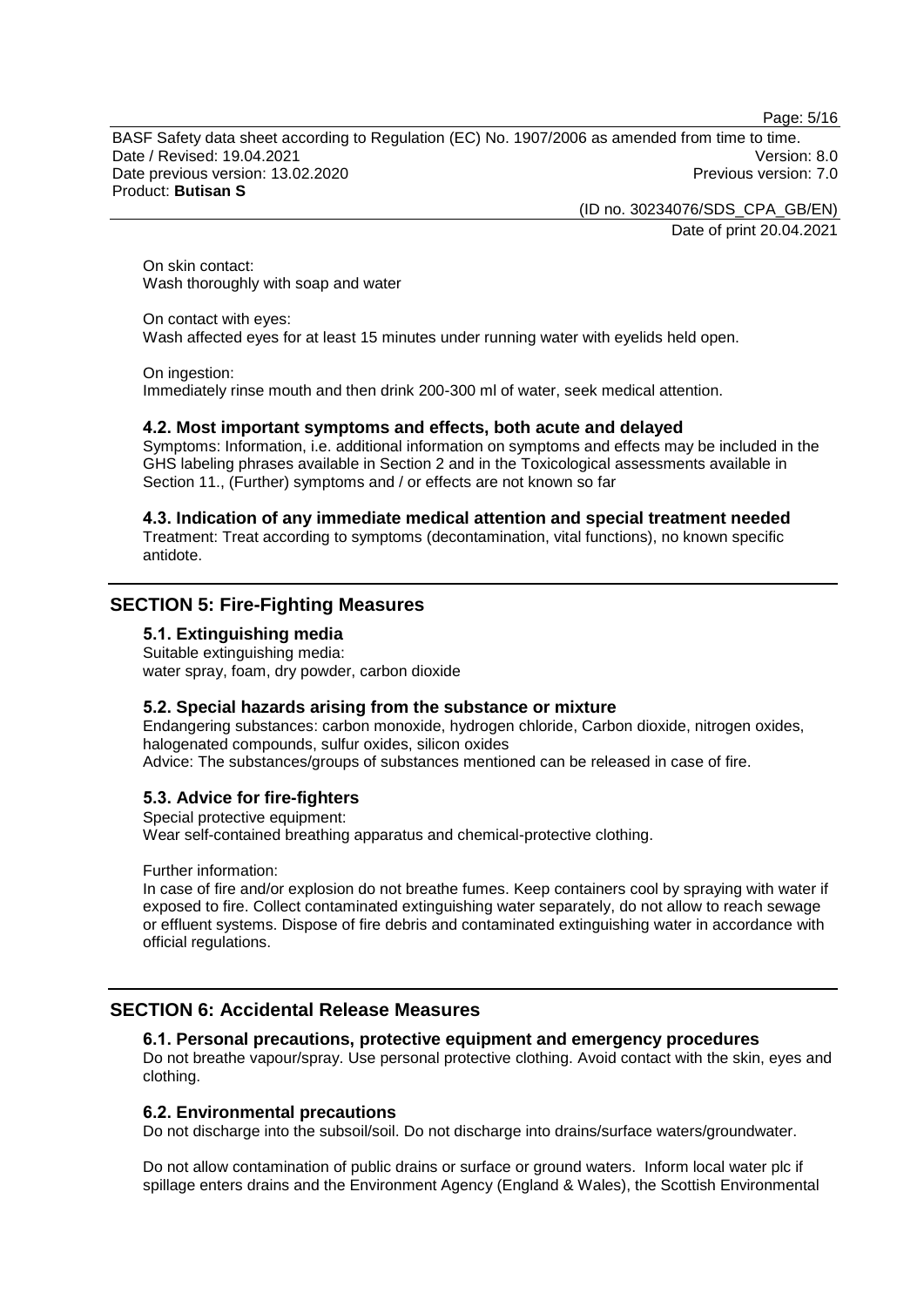Page: 6/16

BASF Safety data sheet according to Regulation (EC) No. 1907/2006 as amended from time to time. Date / Revised: 19.04.2021 Version: 8.0 Date previous version: 13.02.2020 **Previous version: 7.0** Previous version: 7.0 Product: **Butisan S**

(ID no. 30234076/SDS\_CPA\_GB/EN)

Date of print 20.04.2021

Protection Agency (Scotland), or the Environment and Heritage Service (Northern Ireland) if it enters surface or ground waters. Keep people and animals away.

#### **6.3. Methods and material for containment and cleaning up**

For small amounts: Pick up with suitable absorbent material (e.g. sand, sawdust, general-purpose binder, kieselguhr).

For large amounts: Dike spillage. Pump off product.

Dispose of absorbed material in accordance with regulations. Collect waste in suitable containers, which can be labeled and sealed. Clean contaminated floors and objects thoroughly with water and detergents, observing environmental regulations. Wear suitable protective equipment.

#### **6.4. Reference to other sections**

Information regarding exposure controls/personal protection and disposal considerations can be found in section 8 and 13.

# **SECTION 7: Handling and Storage**

#### **7.1. Precautions for safe handling**

No special measures necessary if stored and handled correctly. Ensure thorough ventilation of stores and work areas. When using do not eat, drink or smoke. Hands and/or face should be washed before breaks and at the end of the shift.

Protection against fire and explosion:

No special precautions necessary. The substance/product is non-combustible. Product is not explosive.

## **7.2. Conditions for safe storage, including any incompatibilities**

Segregate from foods and animal feeds. Further information on storage conditions: Keep away from heat. Protect from direct sunlight.

Protect from temperatures below: -5 °C

Changes in the properties of the product may occur if substance/product is stored below indicated temperature for extended periods of time.

Protect from temperatures above: 40 °C

Changes in the properties of the product may occur if substance/product is stored above indicated temperature for extended periods of time.

## **7.3. Specific end use(s)**

For the relevant identified use(s) listed in Section 1 the advice mentioned in this section 7 is to be observed.

## **SECTION 8: Exposure Controls/Personal Protection**

#### **8.1. Control parameters**

Components with occupational exposure limits

Refer to the current edition of HSE Guidance Note EH40 Occupational Exposure Limits (United Kingdom). For normal use and handling refer to the product label/leaflet.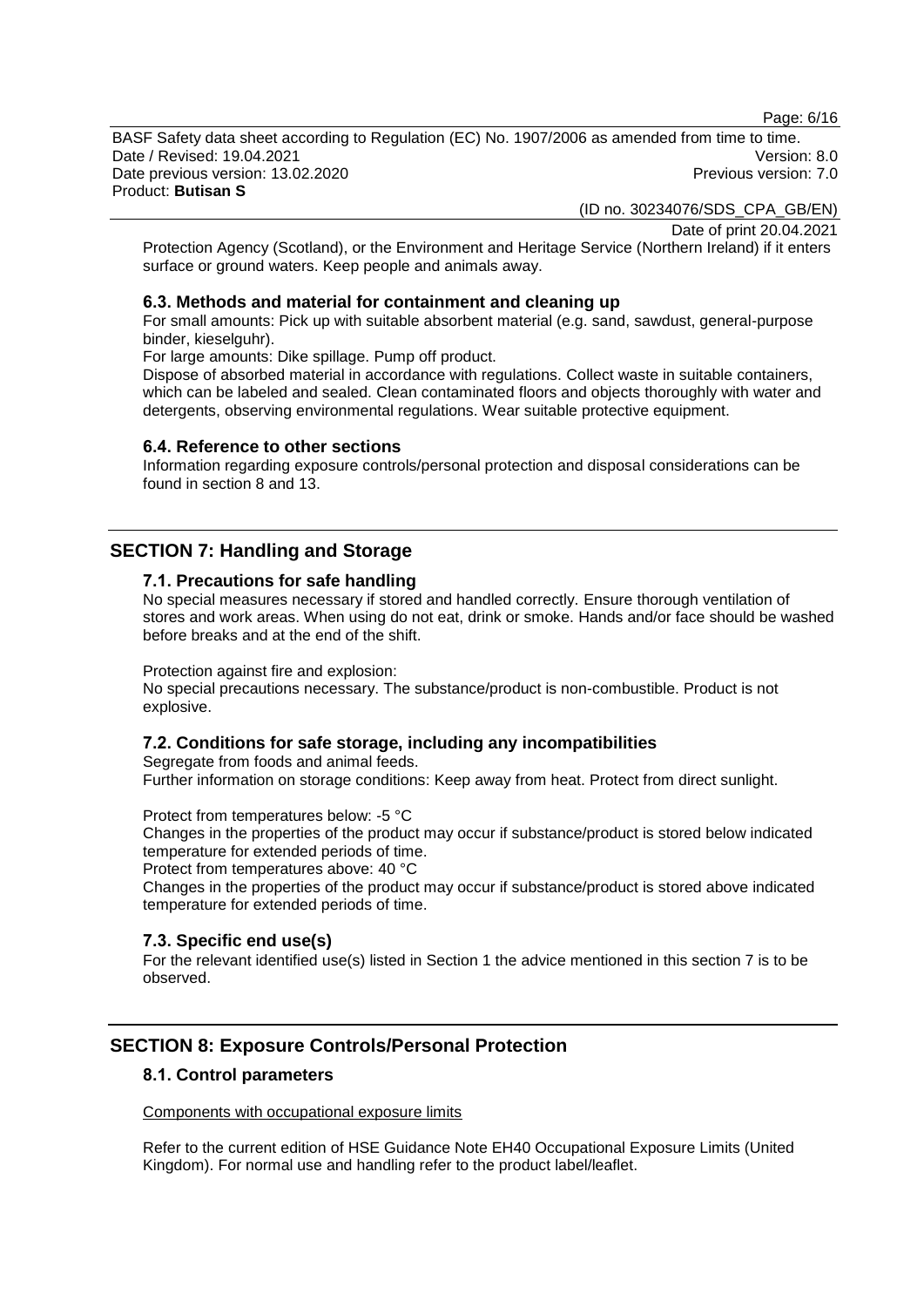Page: 7/16

BASF Safety data sheet according to Regulation (EC) No. 1907/2006 as amended from time to time. Date / Revised: 19.04.2021 Version: 8.0 Date previous version: 13.02.2020 **Previous version: 7.0** Previous version: 7.0 Product: **Butisan S**

(ID no. 30234076/SDS\_CPA\_GB/EN)

Date of print 20.04.2021

57-55-6: Propane-1,2-diol

TWA value 474 mg/m3 ; 150 ppm (WEL/EH 40 (UK)), Total vapour and particulates TWA value 10 mg/m3 (WEL/EH 40 (UK)), Particulate

## **8.2. Exposure controls**

#### Personal protective equipment

#### Respiratory protection:

Suitable respiratory protection for higher concentrations or long-term effect: Combination filter for gases/vapours of organic, inorganic, acid inorganic and alkaline compounds (e.g. EN 14387 Type ABEK).

Hand protection:

Suitable chemical resistant safety gloves (EN 374) also with prolonged, direct contact (Recommended: Protective index 6, corresponding > 480 minutes of permeation time according to EN 374): E.g. nitrile rubber (0.4 mm), chloroprene rubber (0.5 mm), butyl rubber (0.7 mm) etc.

Eye protection:

Safety glasses with side-shields (frame goggles) (e.g. EN 166)

Body protection:

Body protection must be chosen depending on activity and possible exposure, e.g. apron, protecting boots, chemical-protection suit (according to EN 14605 in case of splashes or EN ISO 13982 in case of dust).

#### General safety and hygiene measures

The statements on personal protective equipment in the instructions for use apply when handling crop-protection agents in final-consumer packing. Wearing of closed work clothing is recommended. Store work clothing separately. Keep away from food, drink and animal feeding stuffs.

# **SECTION 9: Physical and Chemical Properties**

## **9.1. Information on basic physical and chemical properties**

| Form:                        | liquid                                                        |                            |
|------------------------------|---------------------------------------------------------------|----------------------------|
| Colour:                      | white to pink                                                 |                            |
| Odour:                       | faint odour, fruity                                           |                            |
| Odour threshold:             |                                                               |                            |
|                              | Not determined due to potential                               |                            |
|                              | health hazard by inhalation.                                  |                            |
| pH value:                    | approx. $5 - 8$                                               | (pH Meter)                 |
|                              | (approx. 20 $°C$ )                                            |                            |
|                              | (measured with the undiluted                                  |                            |
|                              | substance)                                                    |                            |
| crystallization temperature: | approx. $-8$ °C                                               | (measured)                 |
| boiling temperature:         | approx. 100 °C                                                | (measured)                 |
|                              | (1,013 hPa)                                                   |                            |
| Flash point:                 |                                                               | (Directive 92/69/EEC, A.9) |
|                              | No flash point - Measurement made<br>up to the boiling point. |                            |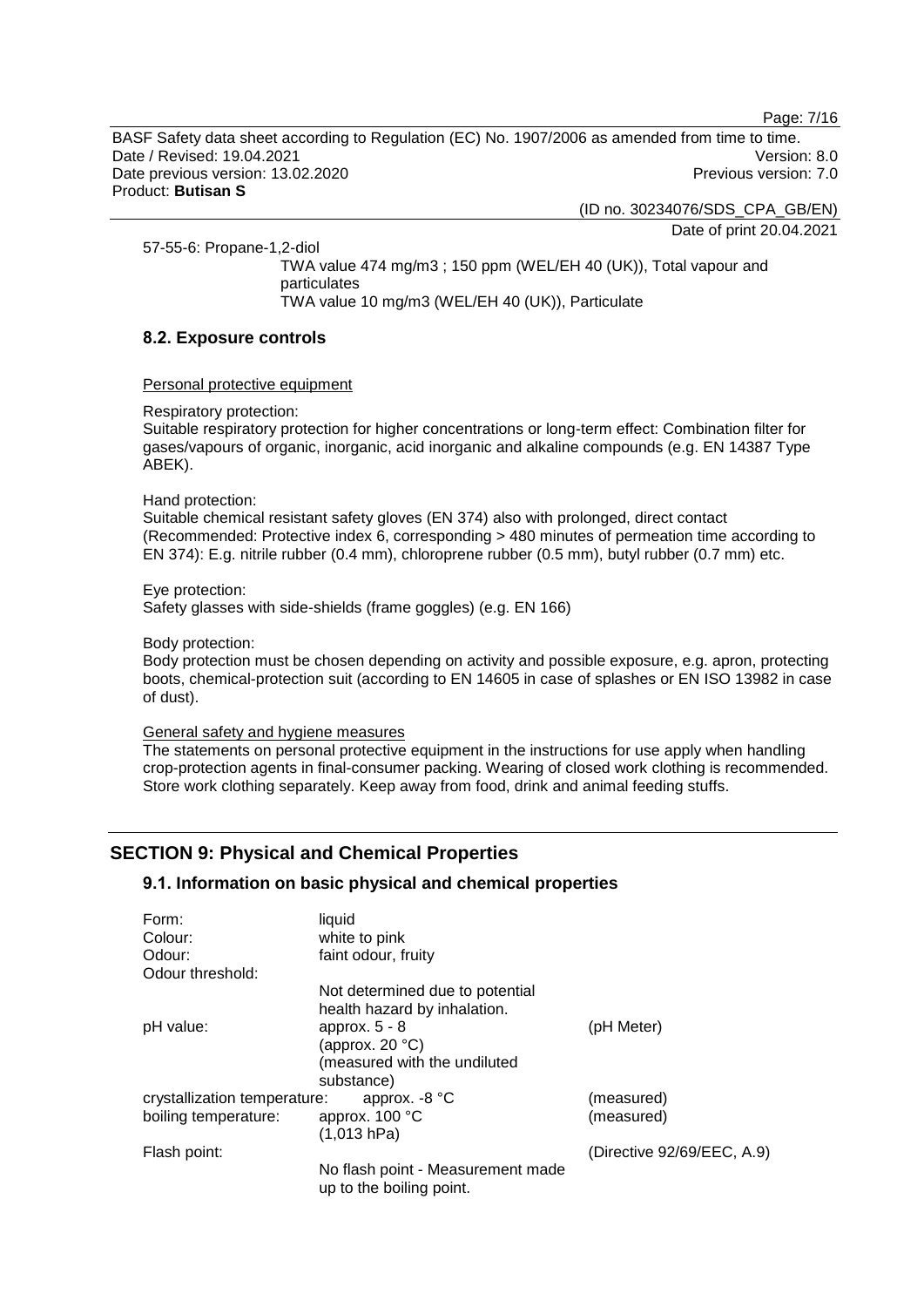Page: 8/16

BASF Safety data sheet according to Regulation (EC) No. 1907/2006 as amended from time to time. Date / Revised: 19.04.2021 Version: 8.0 Date previous version: 13.02.2020 **Previous version: 7.0** Previous version: 7.0 Product: **Butisan S**

(ID no. 30234076/SDS\_CPA\_GB/EN)

Date of print 20.04.2021 Evaporation rate: not applicable<br>not highly flammable Flammability: not highly flammable (Directive 92/69/EEC, A.12) Lower explosion limit: As a result of our experience with this product and our knowledge of its composition we do not expect any hazard as long as the product is used appropriately and in accordance with the intended use. Upper explosion limit: As a result of our experience with this product and our knowledge of its composition we do not expect any hazard as long as the product is used appropriately and in accordance with the intended use.<br>552 °C Ignition temperature: 552 °C (Directive 92/69/EEC, A.15) Vapour pressure: approx. 23 hPa  $(20 °C)$ Information applies to the solvent. Density: approx. 1.15 g/cm3 (20 °C) (Directive 92/69/EEC, A.3) approx. 1.14 g/cm3 (55 °C) Relative vapour density (air): not applicable Solubility in water: dispersible Partitioning coefficient n-octanol/water (log Kow): The statements are based on the properties of the individual components. *Information on: metazachlor (ISO); 2-chloro-N-(2,6-dimethylphenyl)-N-(1H-pyrazol-1-ylmethyl) acetamide Partitioning coefficient n-octanol/water (log Kow): 2.13 (22 °C)* ---------------------------------- Thermal decomposition: No decomposition if stored and handled as prescribed/indicated. Viscosity, dynamic: approx. 82 mPa.s  $(20 °C, 100 1/s)$ (OECD 114) Explosion hazard: not explosive (Directive 92/69/EEC, A.14) Fire promoting properties: not fire-propagating (Directive 2004/73/EC, A.21)

## **9.2. Other information**

Other Information: If necessary, information on other physical and chemical parameters is indicated in this section.

## **SECTION 10: Stability and Reactivity**

#### **10.1. Reactivity**

No hazardous reactions if stored and handled as prescribed/indicated.

## **10.2. Chemical stability**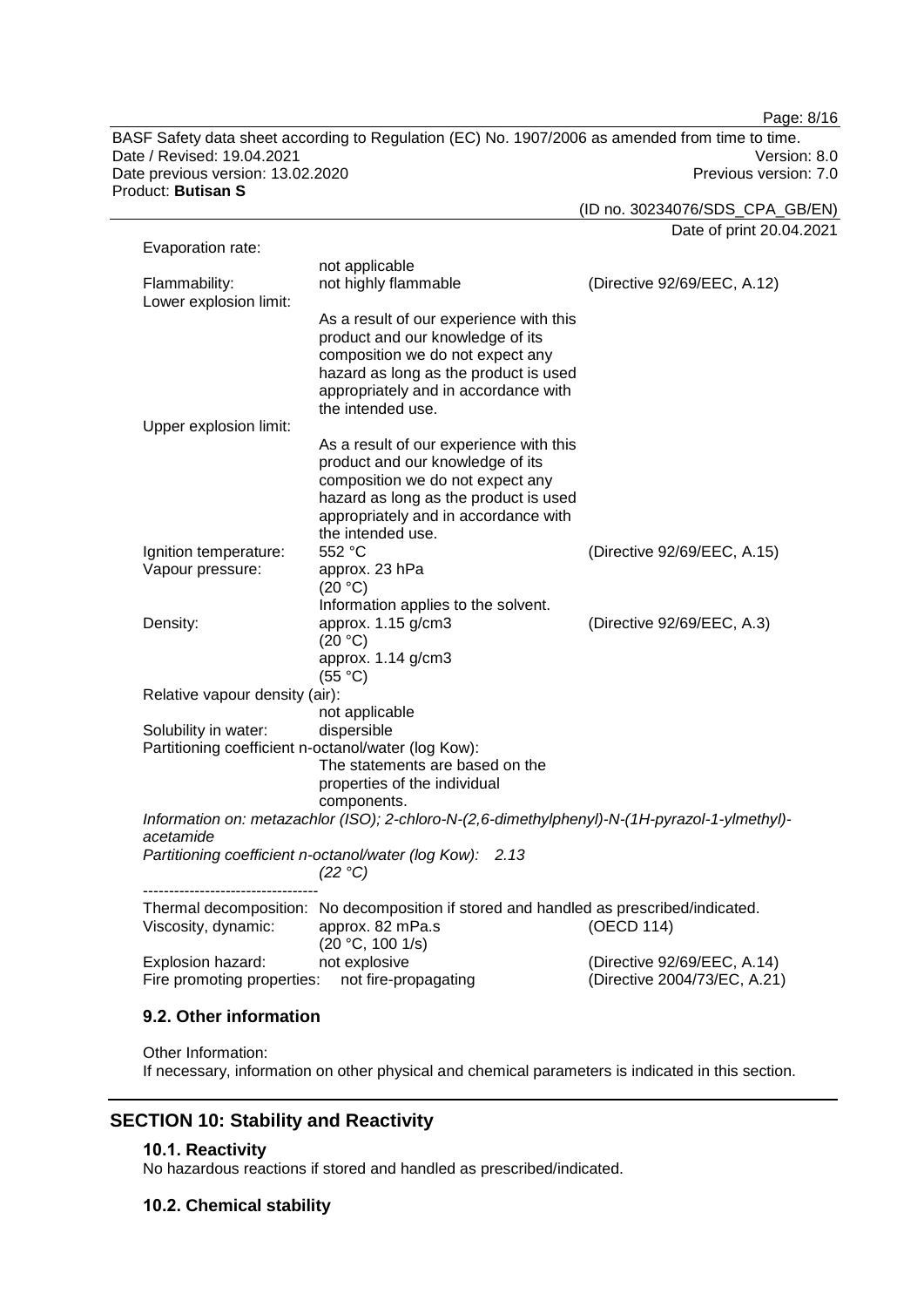Page: 9/16

BASF Safety data sheet according to Regulation (EC) No. 1907/2006 as amended from time to time. Date / Revised: 19.04.2021 **Version: 8.0** Date previous version: 13.02.2020 **Previous version: 7.0** Previous version: 7.0 Product: **Butisan S**

(ID no. 30234076/SDS\_CPA\_GB/EN)

Date of print 20.04.2021

The product is stable if stored and handled as prescribed/indicated.

#### **10.3. Possibility of hazardous reactions**

No hazardous reactions if stored and handled as prescribed/indicated.

#### **10.4. Conditions to avoid**

See SDS section 7 - Handling and storage.

#### **10.5. Incompatible materials**

Substances to avoid: strong oxidizing agents, strong bases, strong acids

#### **10.6. Hazardous decomposition products**

Hazardous decomposition products: No hazardous decomposition products if stored and handled as prescribed/indicated.

## **SECTION 11: Toxicological Information**

#### **11.1. Information on toxicological effects**

#### Acute toxicity

Assessment of acute toxicity: Of moderate toxicity after single ingestion. Virtually nontoxic after a single skin contact. Virtually nontoxic by inhalation.

Experimental/calculated data: LD50 rat (oral): > 500 - < 2,000 mg/kg (OECD Guideline 423)

LC50 rat (by inhalation):  $> 6.2$  mg/l 4 h The product has not been tested. The statement has been derived from substances/products of a similar structure or composition.

LD50 rat (dermal): > 4,000 mg/kg No mortality was observed. The product has not been tested. The statement has been derived from substances/products of a similar structure or composition.

#### Irritation

Assessment of irritating effects: Not irritating to the eyes. Not irritating to the skin.

Experimental/calculated data: Skin corrosion/irritation rabbit: non-irritant (OECD Guideline 404)

Serious eye damage/irritation rabbit: non-irritant The product has not been tested. The statement has been derived from substances/products of a similar structure or composition.

Respiratory/Skin sensitization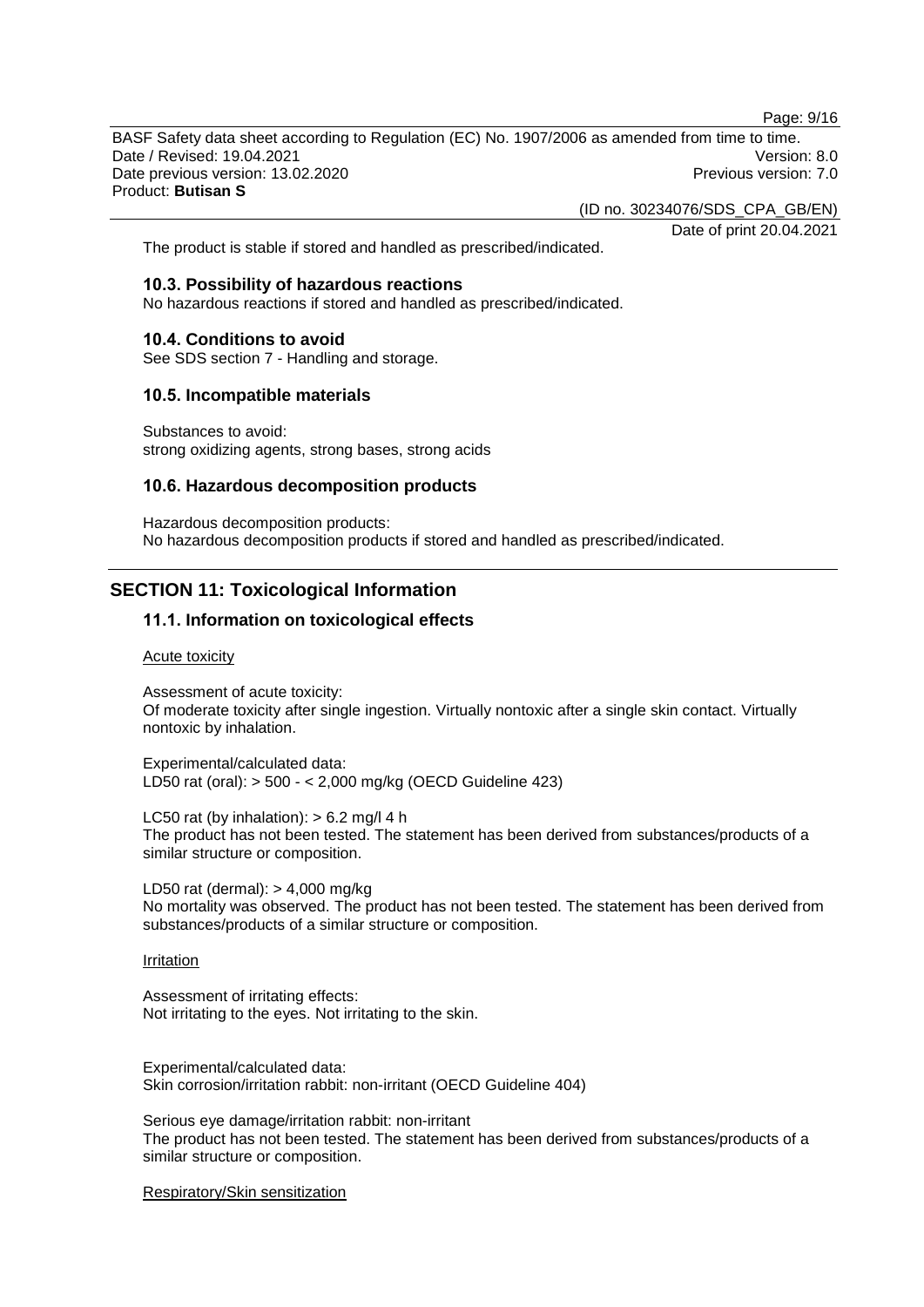Page: 10/16

BASF Safety data sheet according to Regulation (EC) No. 1907/2006 as amended from time to time. Date / Revised: 19.04.2021 Version: 8.0 Date previous version: 13.02.2020 **Previous version: 7.0** Previous version: 7.0 Product: **Butisan S**

(ID no. 30234076/SDS\_CPA\_GB/EN)

Date of print 20.04.2021

Assessment of sensitization:

Sensitization after skin contact possible. The product has not been tested. The statement has been derived from the properties of the individual components.

*Information on: 2-methylisothiazol-3(2H)-one Experimental/calculated data: guinea pig: skin sensitizing (OECD Guideline 406)* ----------------------------------

#### Germ cell mutagenicity

Assessment of mutagenicity:

The product has not been tested. The statement has been derived from the properties of the individual components. Mutagenicity tests revealed no genotoxic potential.

#### **Carcinogenicity**

Assessment of carcinogenicity:

The product has not been tested. The statement has been derived from the properties of the individual components.

*Information on: metazachlor (ISO); 2-chloro-N-(2,6-dimethylphenyl)-N-(1H-pyrazol-1-ylmethyl) acetamide Assessment of carcinogenicity:*

*Indication of possible carcinogenic effect in animal tests.*

----------------------------------

#### Reproductive toxicity

Assessment of reproduction toxicity:

The product has not been tested. The statement has been derived from the properties of the individual components. The results of animal studies gave no indication of a fertility impairing effect.

#### Developmental toxicity

#### Assessment of teratogenicity:

The product has not been tested. The statement has been derived from the properties of the individual components. Animal studies gave no indication of a developmental toxic effect at doses that were not toxic to the parental animals.

#### Specific target organ toxicity (single exposure)

Assessment of STOT single:

Based on the available information there is no specific target organ toxicity to be expected after a single exposure.

Remarks: The product has not been tested. The statement has been derived from the properties of the individual components.

Repeated dose toxicity and Specific target organ toxicity (repeated exposure)

Assessment of repeated dose toxicity:

The product has not been tested. The statement has been derived from the properties of the individual components.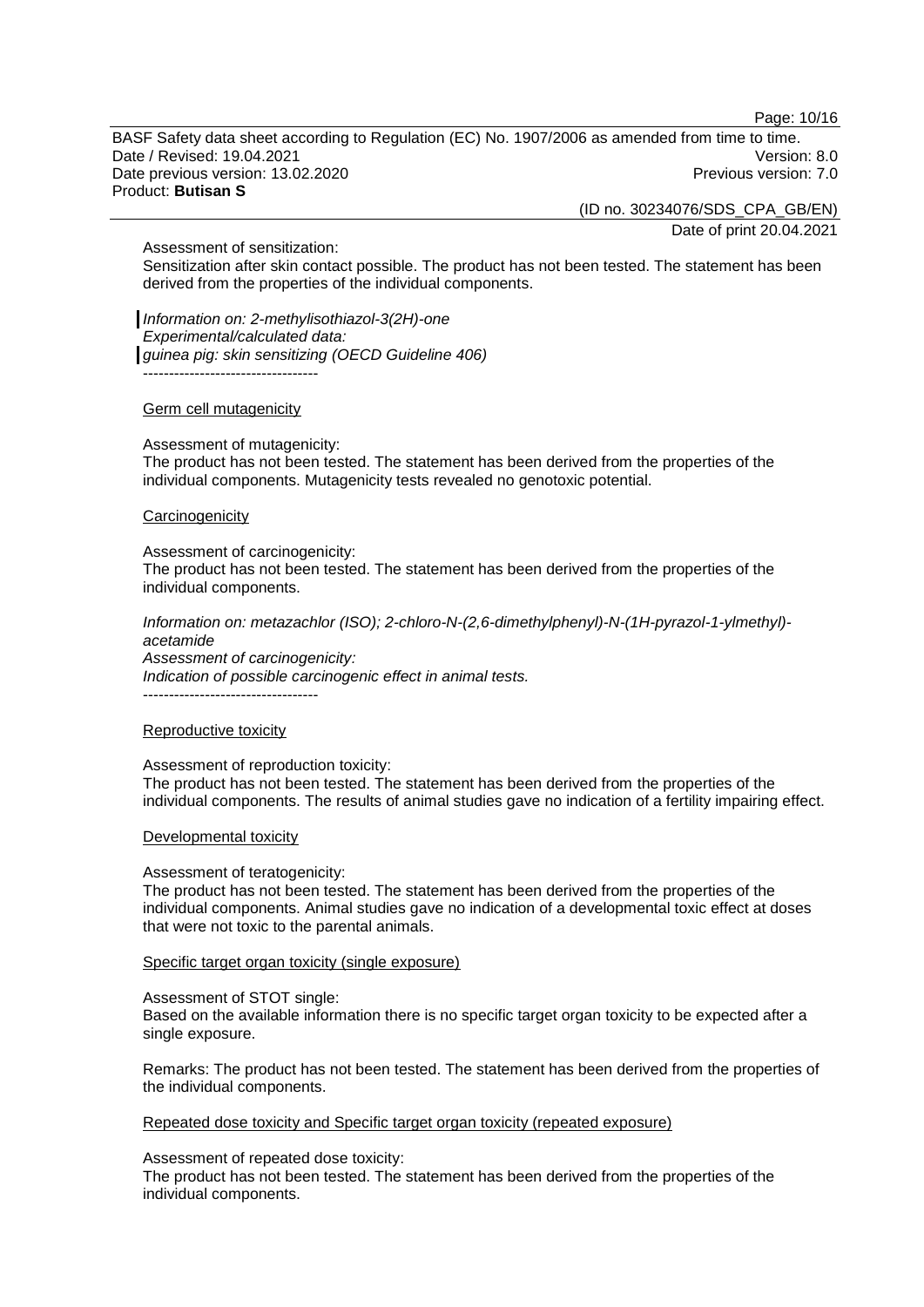Page: 11/16

BASF Safety data sheet according to Regulation (EC) No. 1907/2006 as amended from time to time. Date / Revised: 19.04.2021 **Version: 8.0** Date previous version: 13.02.2020 **Previous version: 7.0** Previous version: 7.0 Product: **Butisan S**

(ID no. 30234076/SDS\_CPA\_GB/EN)

Date of print 20.04.2021

*Information on: metazachlor (ISO); 2-chloro-N-(2,6-dimethylphenyl)-N-(1H-pyrazol-1-ylmethyl) acetamide Assessment of repeated dose toxicity: Repeated exposure to large quantities may affect certain organs.* ----------------------------------

#### Aspiration hazard

The product has not been tested. The statement has been derived from the properties of the individual components. No aspiration hazard expected.

#### Other relevant toxicity information

Misuse can be harmful to health.

## **SECTION 12: Ecological Information**

#### **12.1. Toxicity**

Assessment of aquatic toxicity: Very toxic to aquatic life with long lasting effects. The product has not been tested. The statement has been derived from the properties of the individual components.

Toxicity to fish: LC50 (96 h)  $> 10 - < 15$  mg/l, Oncorhynchus mykiss

Aquatic invertebrates: EC50 (48 h) > 100 mg/l, Daphnia magna

Aquatic plants: EC50 (72 h) 0.027 mg/l (growth rate), Pseudokirchneriella subcapitata

EC10 (72 h) 0.0125 mg/l (growth rate), Pseudokirchneriella subcapitata

EC50 (7 h) 0.033 mg/l, Lemna gibba

No observed effect concentration (7 h) < 0.005 mg/l

Chronic toxicity to fish: No observed effect concentration (28 d) 3.16 mg/l, Oncorhynchus mykiss

Chronic toxicity to aquatic invertebrates: No observed effect concentration (21 d) 50 mg/l, Daphnia magna

## **12.2. Persistence and degradability**

Assessment biodegradation and elimination (H2O): The product has not been tested. The statement has been derived from the properties of the individual components.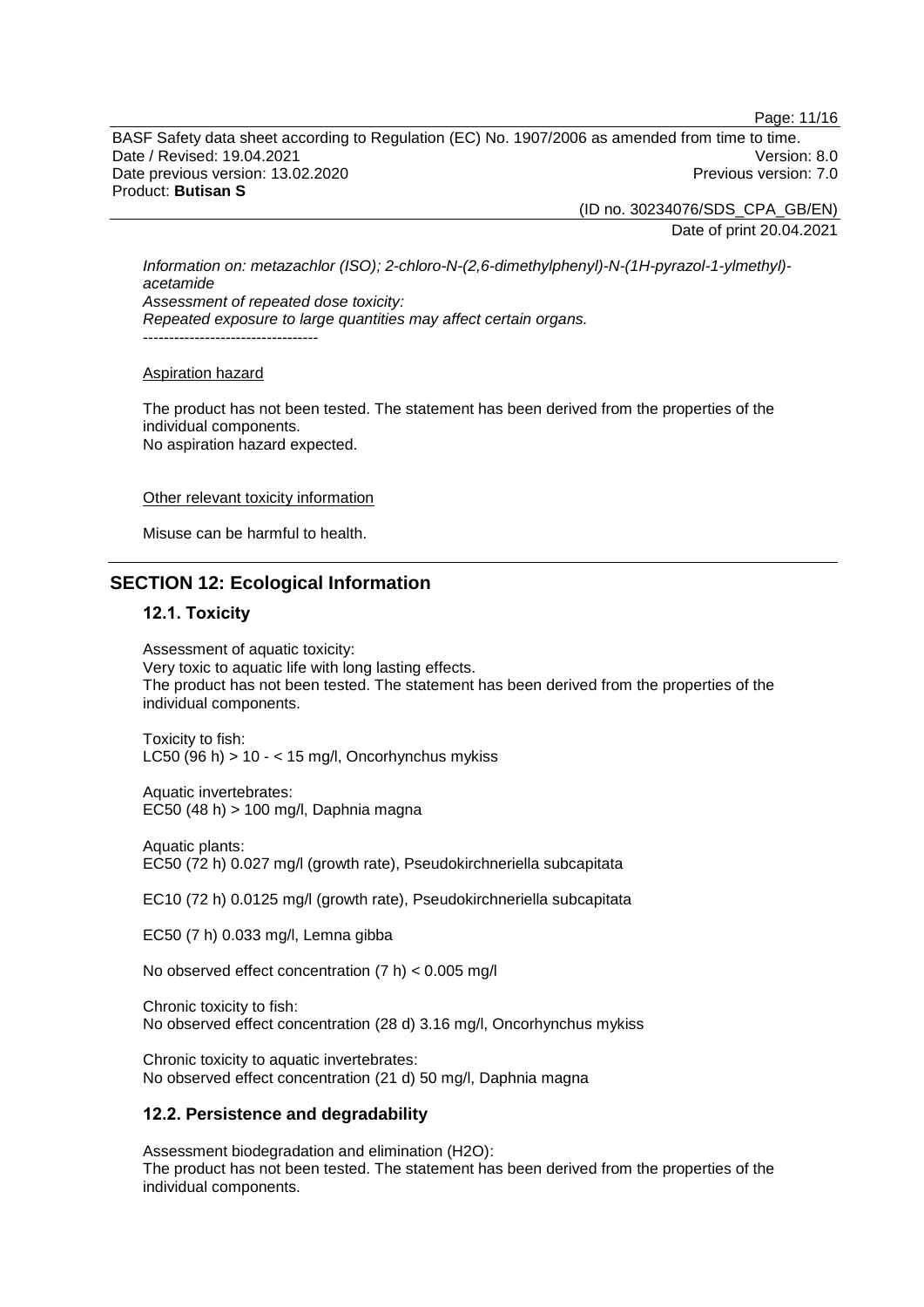Page: 12/16

BASF Safety data sheet according to Regulation (EC) No. 1907/2006 as amended from time to time. Date / Revised: 19.04.2021 **Version: 8.0** Date previous version: 13.02.2020 **Previous version: 7.0** Previous version: 7.0 Product: **Butisan S**

(ID no. 30234076/SDS\_CPA\_GB/EN)

Date of print 20.04.2021 *Information on: metazachlor (ISO); 2-chloro-N-(2,6-dimethylphenyl)-N-(1H-pyrazol-1-ylmethyl) acetamide Assessment biodegradation and elimination (H2O):*

*Not readily biodegradable (by OECD criteria).*

----------------------------------

## **12.3. Bioaccumulative potential**

Assessment bioaccumulation potential: The product has not been tested. The statement has been derived from the properties of the individual components.

*Information on: metazachlor (ISO); 2-chloro-N-(2,6-dimethylphenyl)-N-(1H-pyrazol-1-ylmethyl) acetamide Bioaccumulation potential:*

*No significant accumulation in organisms is expected as a result of the distribution coefficient of noctanol/water (log Pow).*

----------------------------------

## **12.4. Mobility in soil**

Assessment transport between environmental compartments: Adsorption in soil: The product has not been tested. The statement has been derived from the properties of the individual components.

*Information on: metazachlor (ISO); 2-chloro-N-(2,6-dimethylphenyl)-N-(1H-pyrazol-1-ylmethyl) acetamide*

*Assessment transport between environmental compartments: Adsorption in soil: Following exposure to soil, the product trickles away and can - dependant on degradation - be transported to deeper soil areas with larger water loads.* ----------------------------------

## **12.5. Results of PBT and vPvB assessment**

The product does not contain a substance fulfilling the PBT (persistent/bioaccumulative/toxic) criteria or the vPvB (very persistent/very bioaccumulative) criteria.

## **12.6. Other adverse effects**

The product does not contain substances that are listed in Regulation (EC) 1005/2009 on substances that deplete the ozone layer.

## **12.7. Additional information**

Other ecotoxicological advice: Do not discharge product into the environment without control.

# **SECTION 13: Disposal Considerations**

## **13.1. Waste treatment methods**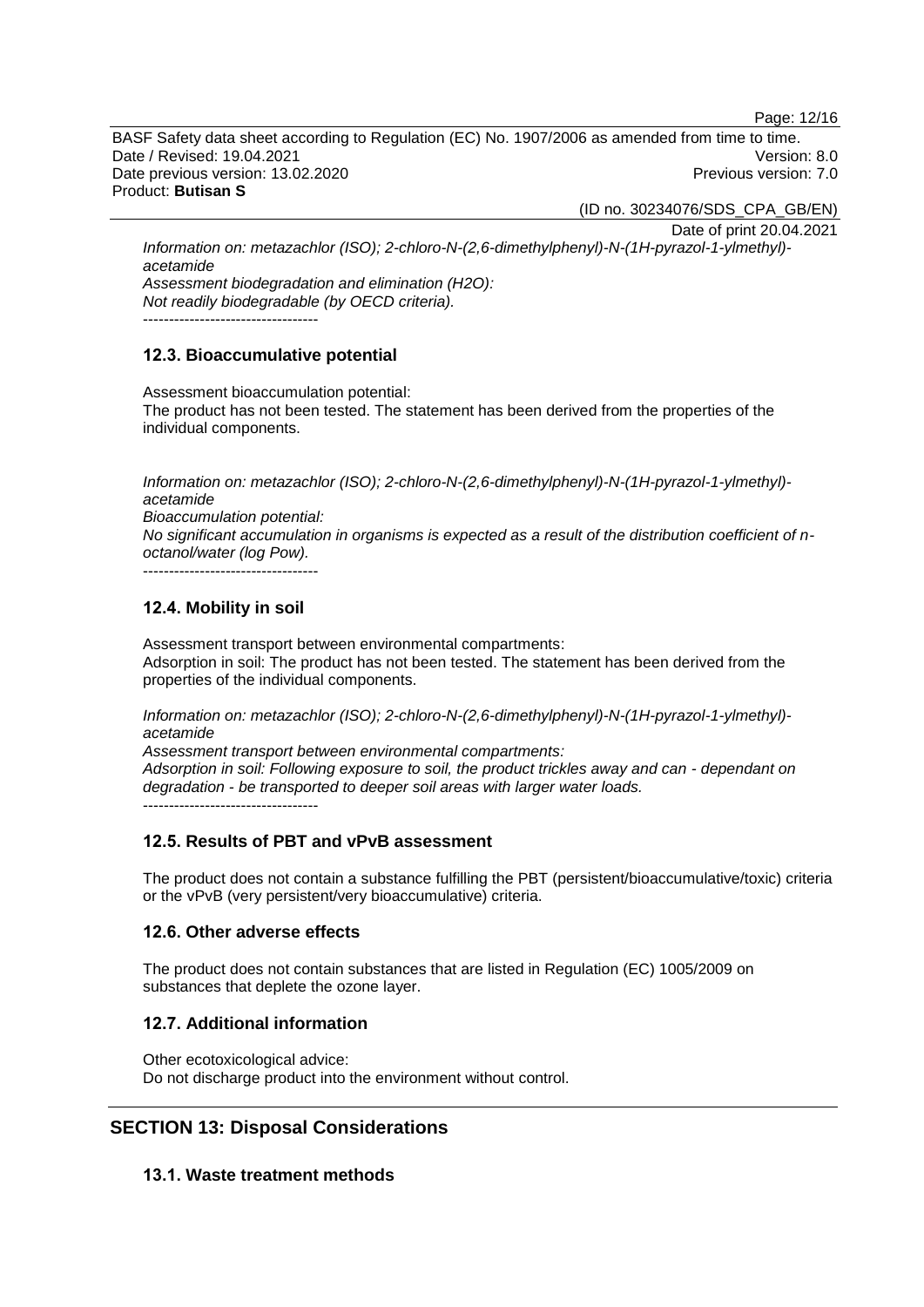Page: 13/16

BASF Safety data sheet according to Regulation (EC) No. 1907/2006 as amended from time to time. Date / Revised: 19.04.2021 Version: 8.0<br>Date previous version: 13.02.2020 Version: 7.0 Date previous version: 13.02.2020 Product: **Butisan S**

(ID no. 30234076/SDS\_CPA\_GB/EN)

Date of print 20.04.2021

Must be disposed of or incinerated in accordance with local regulations. The UK Environmental Protection (Duty of Care) Regulations (EP) and amendments should be noted (United Kingdom).

This product and any uncleaned containers must be disposed of as hazardous waste in accordance with the 2005 Hazardous Waste Regulations and amendments (United Kingdom)

Contaminated packaging:

Contaminated packaging should be emptied as far as possible and disposed of in the same manner as the substance/product.

# **SECTION 14: Transport Information**

#### **Land transport**

#### ADR

| UN number<br>UN proper shipping name:<br>Transport hazard class(es):<br>Packing group:<br>Environmental hazards:<br>Special precautions for<br>user: | <b>UN3082</b><br>ENVIRONMENTALLY HAZARDOUS SUBSTANCE, LIQUID,<br>N.O.S. (contains METAZACHLOR)<br>9, EHSM<br>Ш<br>ves<br>None known |  |
|------------------------------------------------------------------------------------------------------------------------------------------------------|-------------------------------------------------------------------------------------------------------------------------------------|--|
| <b>RID</b>                                                                                                                                           |                                                                                                                                     |  |
| UN number<br>UN proper shipping name:                                                                                                                | <b>UN3082</b><br>ENVIRONMENTALLY HAZARDOUS SUBSTANCE, LIQUID,<br>N.O.S. (contains METAZACHLOR)                                      |  |
| Transport hazard class(es):<br>Packing group:<br>Environmental hazards:<br>Special precautions for<br>user:                                          | 9, EHSM<br>$\mathbf{III}$<br>yes<br>None known                                                                                      |  |
| <b>Inland waterway transport</b><br><b>ADN</b>                                                                                                       |                                                                                                                                     |  |
| UN number<br>UN proper shipping name:                                                                                                                | <b>UN3082</b><br>ENVIRONMENTALLY HAZARDOUS SUBSTANCE, LIQUID,<br>N.O.S. (contains METAZACHLOR)                                      |  |
| Transport hazard class(es):<br>Packing group:<br>Environmental hazards:<br>Special precautions for<br>user:                                          | 9, EHSM<br>Ш<br><b>ves</b><br>None known                                                                                            |  |

Transport in inland waterway vessel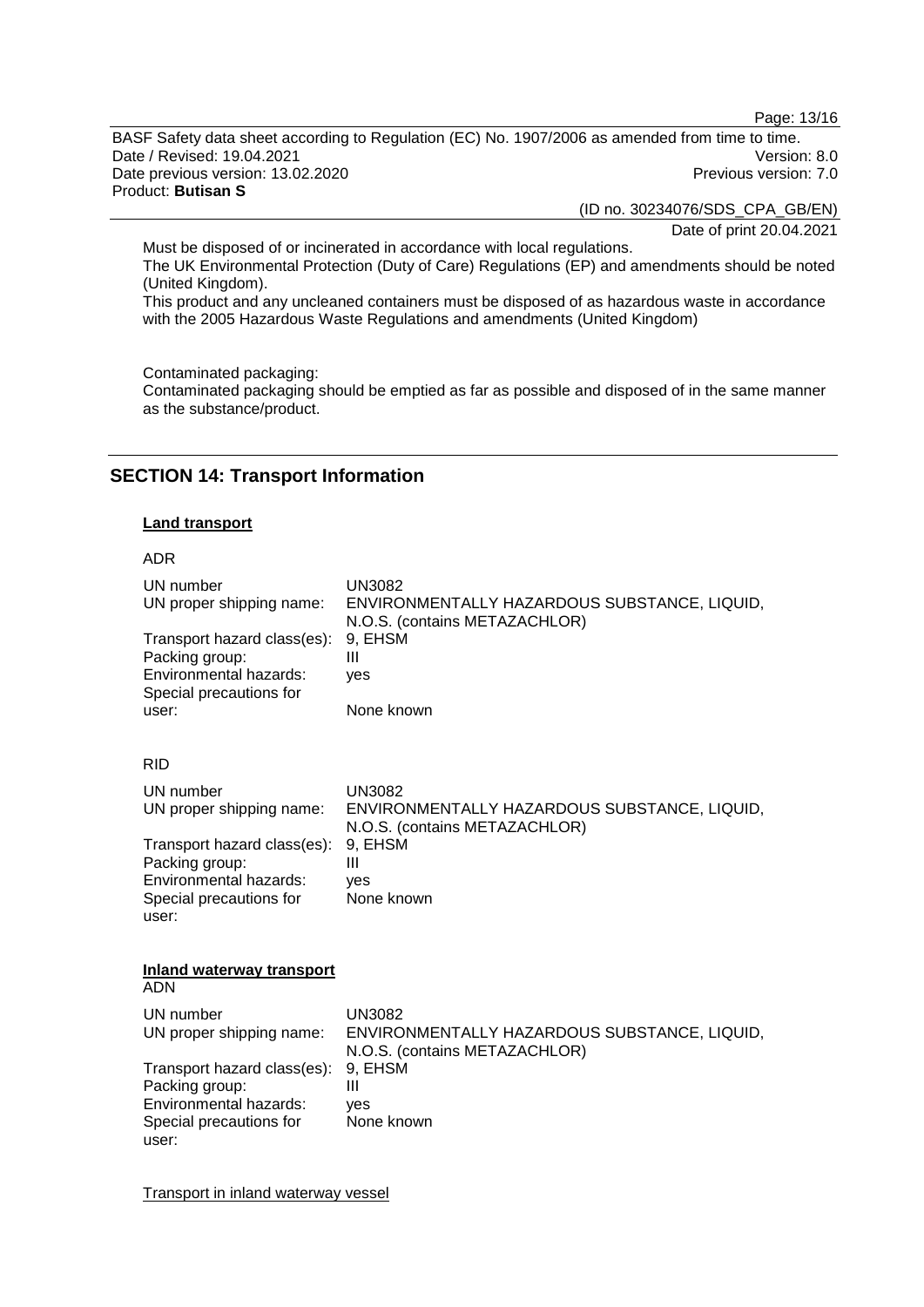Page: 14/16

BASF Safety data sheet according to Regulation (EC) No. 1907/2006 as amended from time to time. Date / Revised: 19.04.2021 Version: 8.0<br>Date previous version: 13.02.2020 Version: 7.0 Date previous version: 13.02.2020 Product: **Butisan S**

(ID no. 30234076/SDS\_CPA\_GB/EN)

Date of print 20.04.2021

Not evaluated

## **Sea transport**

## IMDG

| UN number:                  | <b>UN 3082</b>                               |
|-----------------------------|----------------------------------------------|
| UN proper shipping name:    | ENVIRONMENTALLY HAZARDOUS SUBSTANCE, LIQUID, |
|                             | N.O.S. (contains METAZACHLOR)                |
| Transport hazard class(es): | 9. EHSM                                      |
| Packing group:              | Ш                                            |
| Environmental hazards:      | ves                                          |
|                             | Marine pollutant: YES                        |
| Special precautions for     | None known                                   |
| user:                       |                                              |

## **Air transport**

IATA/ICAO

| UN number:<br>UN proper shipping name: | <b>UN 3082</b><br>ENVIRONMENTALLY HAZARDOUS SUBSTANCE, LIQUID,<br>N.O.S. (contains METAZACHLOR) |
|----------------------------------------|-------------------------------------------------------------------------------------------------|
| Transport hazard class(es): 9, EHSM    |                                                                                                 |
| Packing group:                         | Ш                                                                                               |
| Environmental hazards:                 | ves                                                                                             |
| Special precautions for                | None known                                                                                      |
| user:                                  |                                                                                                 |

## **14.1. UN number**

See corresponding entries for "UN number" for the respective regulations in the tables above.

#### **14.2. UN proper shipping name**

See corresponding entries for "UN proper shipping name" for the respective regulations in the tables above.

## **14.3. Transport hazard class(es)**

See corresponding entries for "Transport hazard class(es)" for the respective regulations in the tables above.

## **14.4. Packing group**

See corresponding entries for "Packing group" for the respective regulations in the tables above.

## **14.5. Environmental hazards**

See corresponding entries for "Environmental hazards" for the respective regulations in the tables above.

## **14.6. Special precautions for user**

See corresponding entries for "Special precautions for user" for the respective regulations in the tables above.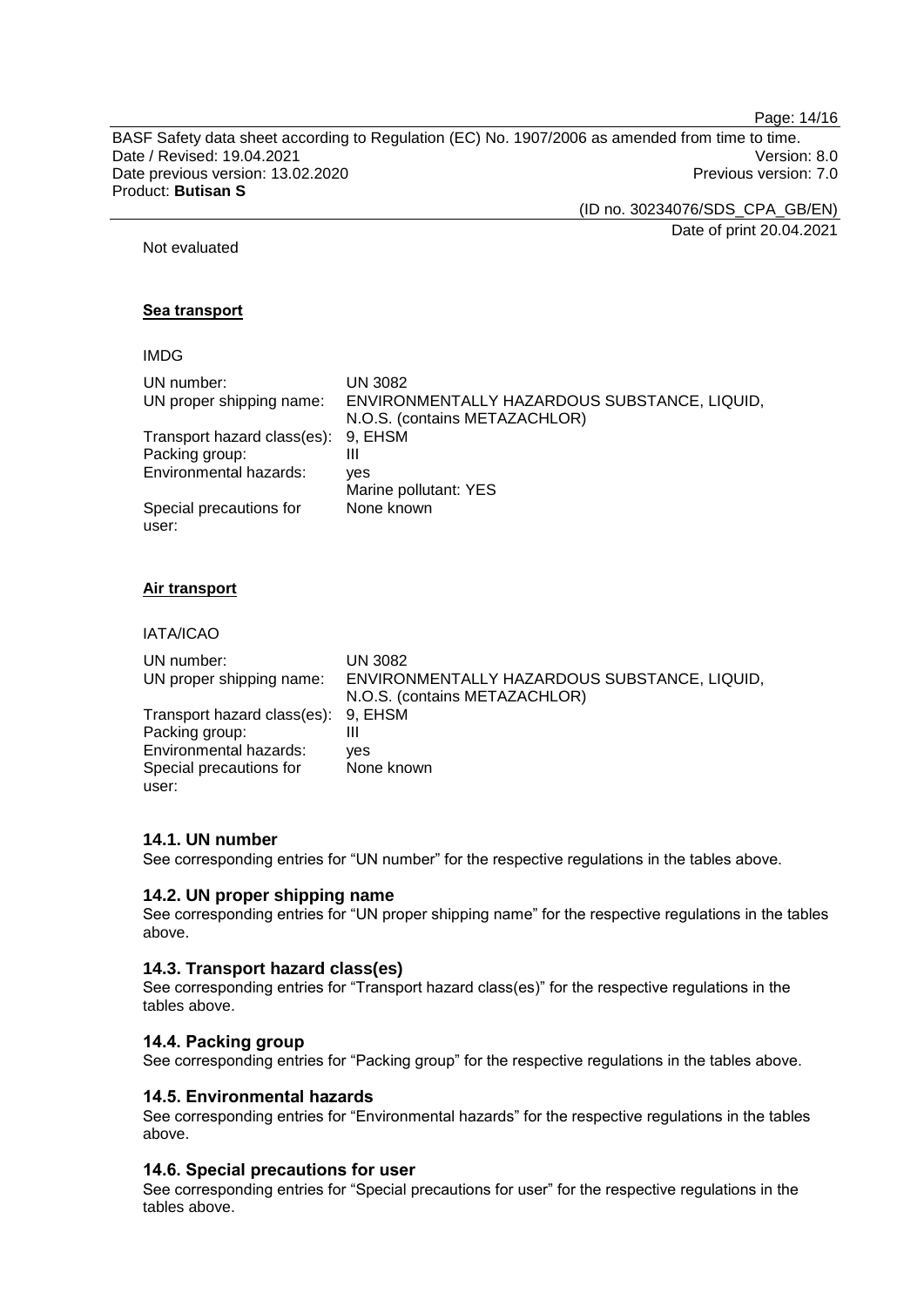Page: 15/16

BASF Safety data sheet according to Regulation (EC) No. 1907/2006 as amended from time to time. Date / Revised: 19.04.2021 Version: 8.0 Date previous version: 13.02.2020 **Previous version: 7.0** Previous version: 7.0 Product: **Butisan S**

> (ID no. 30234076/SDS\_CPA\_GB/EN) Date of print 20.04.2021

## **14.7. Transport in bulk according to Annex II of MARPOL and the IBC Code**

| Regulation:         | Not evaluated |
|---------------------|---------------|
| Shipment approved:  | Not evaluated |
| Pollution name:     | Not evaluated |
| Pollution category: | Not evaluated |
| Ship Type:          | Not evaluated |

#### **Further information**

This product is subject to the most recent edition of "The Carriage of Dangerous Goods and Use of Transportable Pressure Equipment Regulations" and their amendments (United Kingdom). Product may be shipped as non-hazardous in suitable packages containing a net quantity of 5 L or less under the provisions of various regulatory agencies: ADR, RID, ADN: Special Provision 375; IMDG: 2.10.2.7; IATA: A197; TDG: Special Provision 99(2); 49CFR: §171.4 (c) (2).

This product is subject to the most recent edition of "The Carriage of Dangerous Goods and Use of Transportable Pressure Equipment Regulations" and their amendments (United Kingdom).

# **SECTION 15: Regulatory Information**

## **15.1. Safety, health and environmental regulations/legislation specific for the substance or mixture**

Prohibitions, Restrictions and Authorizations

Annex XVII of Regulation (EC) No 1907/2006: Number on List: 3

Restrictions of Regulation (EC) No 1907/2006, Annex XVII, do not apply for the intended use(s) of the product given in this SDS.

Directive 2012/18/EU - Control of Major Accident Hazards involving dangerous substances (EU): List entry in regulation: E1

The data should be considered when making any assessment under the Control of Substances Hazardous to Health Regulations (COSHH), and related guidance, for example, 'COSHH Essentials' (United Kingdom).

This product may be subject to the Control of Major Accident Hazards Regulations (COMAH), and amendments if specific threshold tonnages are exceeded (United Kingdom).

This product is classified under the European CLP Regulation.

## **15.2. Chemical Safety Assessment**

Advice on product handling can be found in sections 7 and 8 of this safety data sheet.

# **SECTION 16: Other Information**

For proper and safe use of this product, please refer to the approval conditions laid down on the product label.